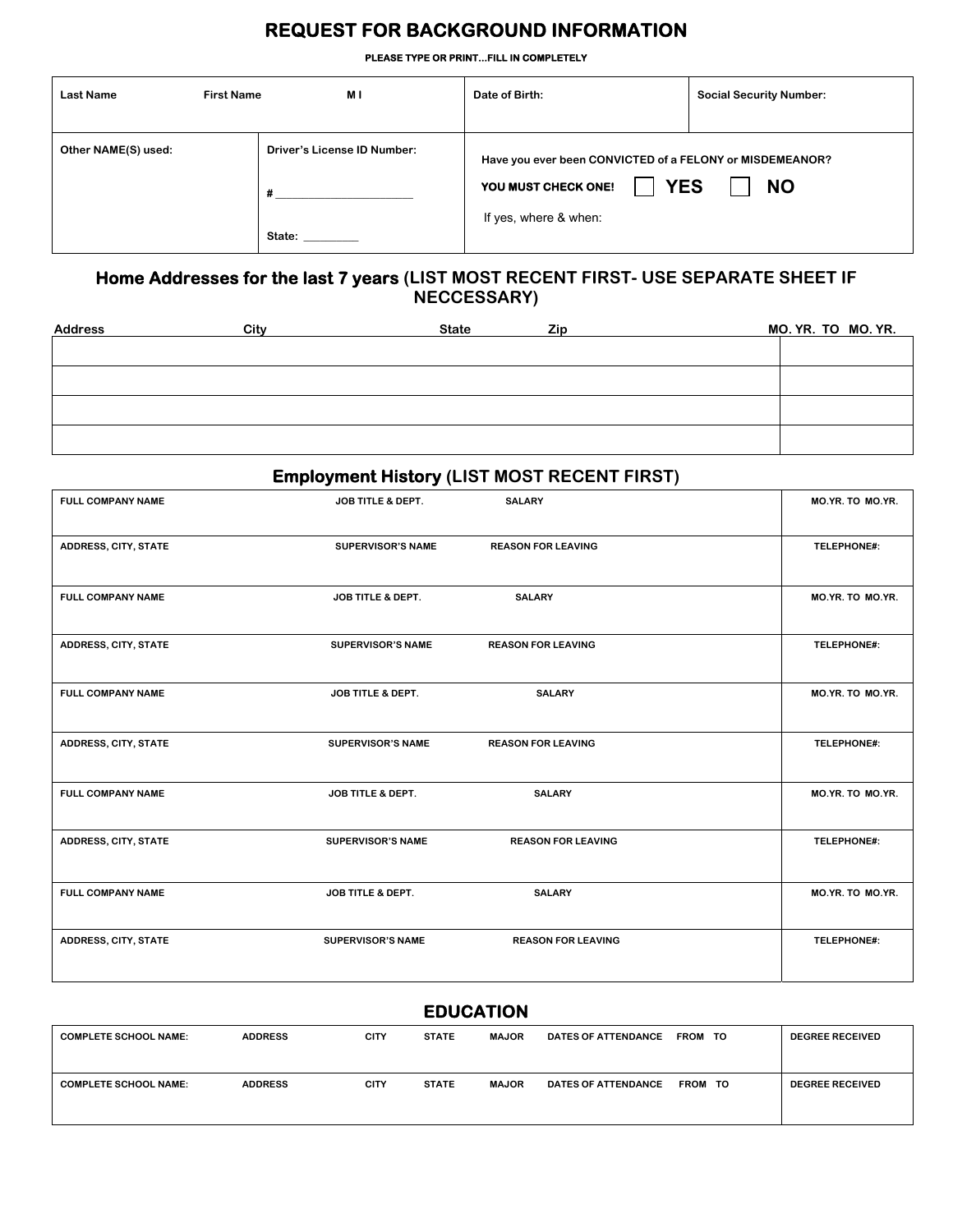

#### **ORDER FORM**

| <b>Company:</b>        | Subject:             |  |
|------------------------|----------------------|--|
| <b>Account No:</b>     | <b>Date of Birth</b> |  |
| <b>BldgID/Bill to:</b> | Soc. Sec. No.:       |  |

*We certify to Fidelifacts that the information requested will only be used for employment purposes and that written disclosure has been made to the applicant. Enclosed is an application with the signed authorization. Please conduct an investigation of the applicant as indicated below:* 

| SS # TRACE (provides list of addresses that may have been used under the SS#)                    |                                  |                            | CRIMINAL CHECK STATEWIDE IN NY: (Covers entire state of NY, incl. all 5-boroughs, plus Nassau and Suffolk Counties on Long Island.)                                                          |
|--------------------------------------------------------------------------------------------------|----------------------------------|----------------------------|----------------------------------------------------------------------------------------------------------------------------------------------------------------------------------------------|
| <b>CRIMINAL CHECKS IN OTHER STATES:</b>                                                          | <b>CURRENT</b> address           | <b>CURRENT &amp; PRIOR</b> |                                                                                                                                                                                              |
|                                                                                                  |                                  |                            |                                                                                                                                                                                              |
| City/State                                                                                       | City/State                       |                            | City/State                                                                                                                                                                                   |
| 50 STATE CRIMINAL DATABASE** (Available only in addition to normal criminal court record checks) |                                  |                            |                                                                                                                                                                                              |
| <b>UNITED STATES DOJ SEX OFFENDER DATABASE</b>                                                   |                                  |                            |                                                                                                                                                                                              |
| <b>DRIVER'S LICENSE CHECK +</b>                                                                  | State                            | ID#                        |                                                                                                                                                                                              |
| <b>EMPLOYMENT</b><br>Check current job<br><b>DO NOT</b> check current job                        | Last two jobs<br>Last three jobs |                            | ALL jobs on application                                                                                                                                                                      |
| <b>High School</b><br><b>EDUCATION</b>                                                           | College                          |                            | Graduate School                                                                                                                                                                              |
| <b>PROFESSIONAL LICENSE VERIFICATION</b>                                                         | State                            | Type:                      |                                                                                                                                                                                              |
| <b>STATE PRISON SEARCH</b>                                                                       | State                            |                            |                                                                                                                                                                                              |
| <b>FEDERAL PRISON SEARCH</b>                                                                     |                                  |                            | <b>10 Panel Drug Test (provide Applicants Email Address)</b>                                                                                                                                 |
| <b>FEDERAL CRIMINAL RECORD SEARCH</b> (in states listed on application)                          |                                  |                            |                                                                                                                                                                                              |
| <b>NATIONAL NEWSPAPER SEARCH</b>                                                                 |                                  | Control                    | <b>OFACS</b> (135 Different National & International Terrorist,<br>Fugitive & Debarment Lists including: Office of Foreign Asset<br>(OOFAC),<br><b>Specially</b><br>Designated<br>Nationals, |
| <b>NATIONAL APPELLATE COURT DATABASE SEARCH</b>                                                  |                                  | Programs List)             | International Politically Exposed Persons List & Individuals<br>from Federal Procurement, Non-Procurement & Reciprocal                                                                       |
| <b>BUSINESS REFERENCES:</b>                                                                      |                                  |                            |                                                                                                                                                                                              |

*+ Rates for driving record checks vary due to state fees***.**

| Requester: | Phone No. | FAX No. |  |
|------------|-----------|---------|--|
|            |           |         |  |

*"Your judgment is no better than your information"*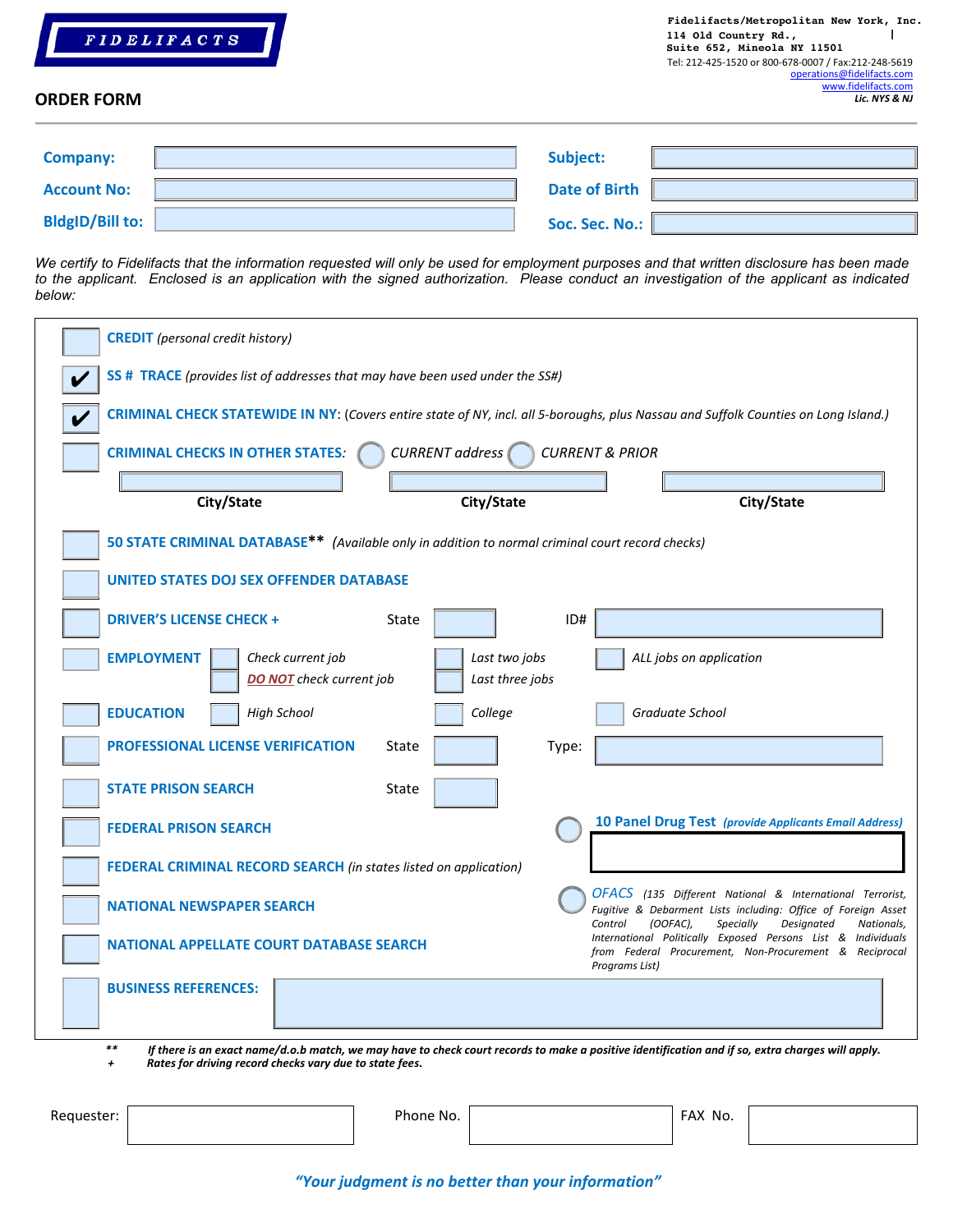# **DISCLOSURE/AUTHORIZATION FORM**

By this document, \_\_\_\_\_\_\_\_\_\_\_\_\_\_\_\_\_\_\_\_\_\_\_\_\_\_\_\_\_\_\_ discloses to you that a consumer report may be obtained for employment purposes as part of our employment background screening process and at any time during your employment with our company.

This shall authorize the procurement of a consumer report by  $\overline{\phantom{a}}$  as part of the employment background screening process. If hired, this authorization shall remain on file and shall serve as an ongoing authorization for **EXACCO EXACCO EXACCO EXACCO EXACCO EXACCO EXACCO EXACCO** consumer reports at any time during my employment period.

I also authorize the procurement of an investigative consumer report and understand that it may contain information about my employment and educational background, criminal history, credit, mode of living, character and personal reputation. I understand that I have the right to obtain additional disclosure as to the nature and scope of the investigation upon written request within a reasonable period of time and to obtain a copy of the report upon request. This authorization, in original or copy form, shall be valid for this and any future reports or updates that may be requested

CA, MN, OK RESIDENTS ONLY: As part of a routine background investigation, we may request a consumer credit report from Fidelifacts Metropolitan New York, Inc. If we do so and you wish Fidelifacts to send you a free copy of this consumer credit report, please check here: There:

For New York residents – I acknowledge having been provided with a copy of Article 23-A of the NY State Corrections law: The NY State Corrections law:

Applicant's Signature **Print Name** Date

 $\_$  ,  $\_$  ,  $\_$  ,  $\_$  ,  $\_$  ,  $\_$  ,  $\_$  ,  $\_$  ,  $\_$  ,  $\_$  ,  $\_$  ,  $\_$  ,  $\_$  ,  $\_$  ,  $\_$  ,  $\_$  ,  $\_$  ,  $\_$  ,  $\_$  ,  $\_$  ,  $\_$  ,  $\_$  ,  $\_$  ,  $\_$  ,  $\_$  ,  $\_$  ,  $\_$  ,  $\_$  ,  $\_$  ,  $\_$  ,  $\_$  ,  $\_$  ,  $\_$  ,  $\_$  ,  $\_$  ,  $\_$  ,  $\_$  ,